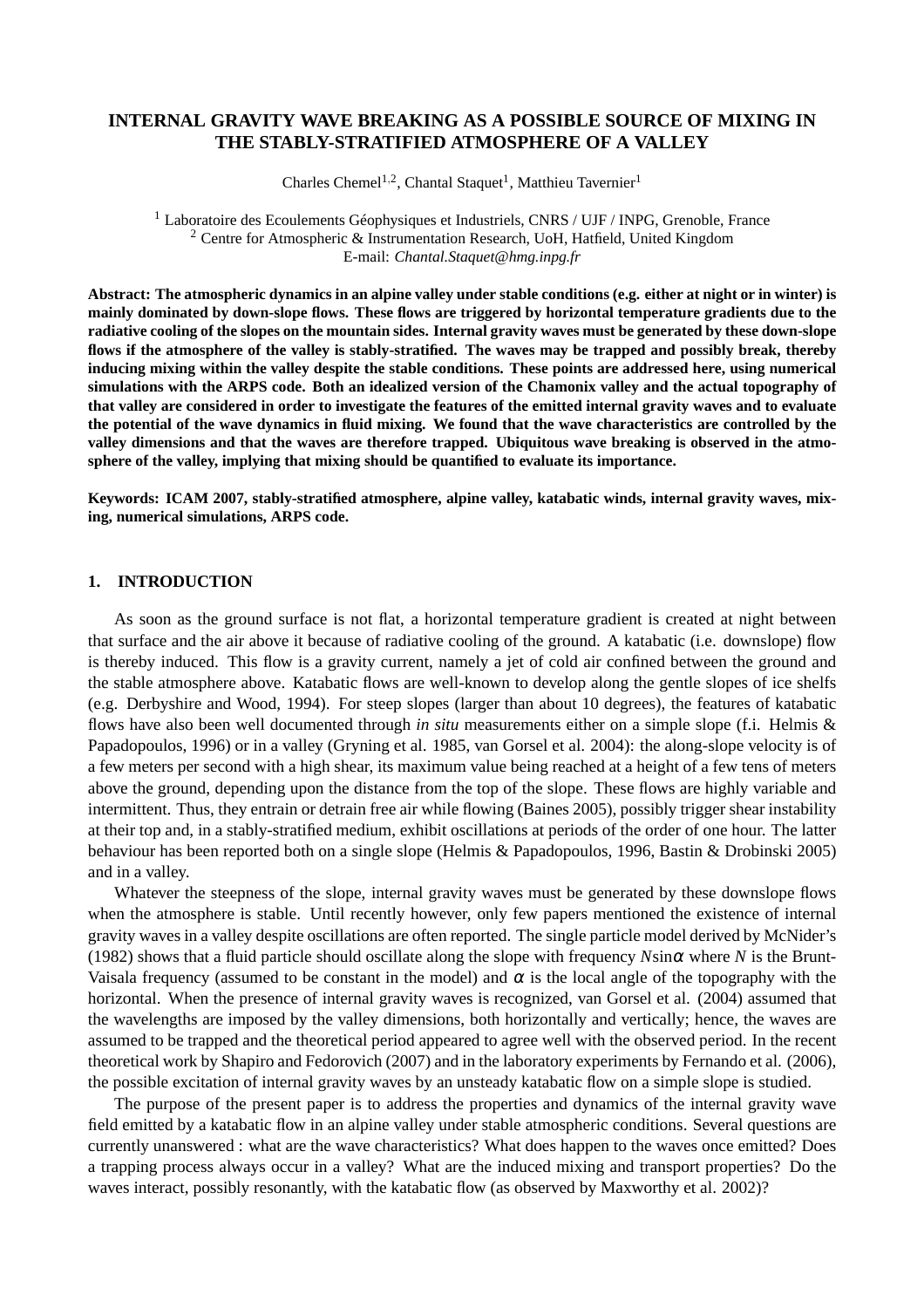To address these questions, we performed numerical simulations which are briefly described in the next Section. The kinematical features of the waves (frequency and wave vector) are reported in Section 3 and preliminary results about their dynamics are described in Section 4.

### **2. METHODOLOGY**

We have carried out high resolution numerical simulations of the stably stratified atmosphere of an alpine valley using the ARPS code (Advanced Regional Prediction System, Xue et al. 2000). We first considered an idealized version of the Chamonix valley before considering the realistic topography of that valley.

The dimensions of the idealized valley are such that summits at altitude 2700m dominate the bottom of the valley, located at 1000m. The width of the bottom of the valley is 1.2 km and the mean value of the slope angle is 32<sup>o</sup>. The valley is open at one boundary to allow for the development of an along-valley wind. The simulations model a winter situation for which a 3*<sup>o</sup>* difference exists between the ground surface and the air just above it (the ground surface being colder than the air). The horizontal resolution is 200 m. A variable grid is used along the vertical direction, the resolution between 5m above the topography and slowly increasing upwards. Two different temperature profiles have been used at initial time : (i) a linear stable profile displaying a weak inversion at the altitude of the summits and (ii) a temperature profile inferred from in situ measurements, which is stable up to the altitude of the summits and neutral above that altitude.

The initial time of the computation is 22:00 pm, on Decembre 21st, at the latitude of Chamonix valley. No velocity field needs to be imposed at initial time: the temperature difference between the ground surface and the air creates horizontal temperature gradients which trigger the katabatic winds.

# **3. ANALYSIS OF THE INTERNAL WAVE FIELD**

Constant contours of the vertical velocity field are displayed in Figure 1 at 22:45 pm. Two systems of waves are visible: one is associated with phase lines directed along the slope of the topography and confined along it, consistently with McNyder's (1982) predictions, while the second system is perpendicular to the first and leads to free wave propagating away from the slope, within the atmosphere of the valley. We focus on this second wave system in the present paper.



**Figure 1:** Constant contours of the vertical velocity field in a plane perpendicular to the valley axis, at 22:45 pm.

Simple diagnostic analysis shows that the waves propagate in a two-dimensional vertical plane perpendicular to the valley axis, *y* say, whether the idealized or the realistic valley configuration is considered. The wavelength along the *x* and *z* directions are found to be close to the valley dimensions, implying that the waves are trapped by the confined geometry of the valley. The wave frequency, measured independently and when using the dispersion relation, yield consistent values, of the order of 10 minutes.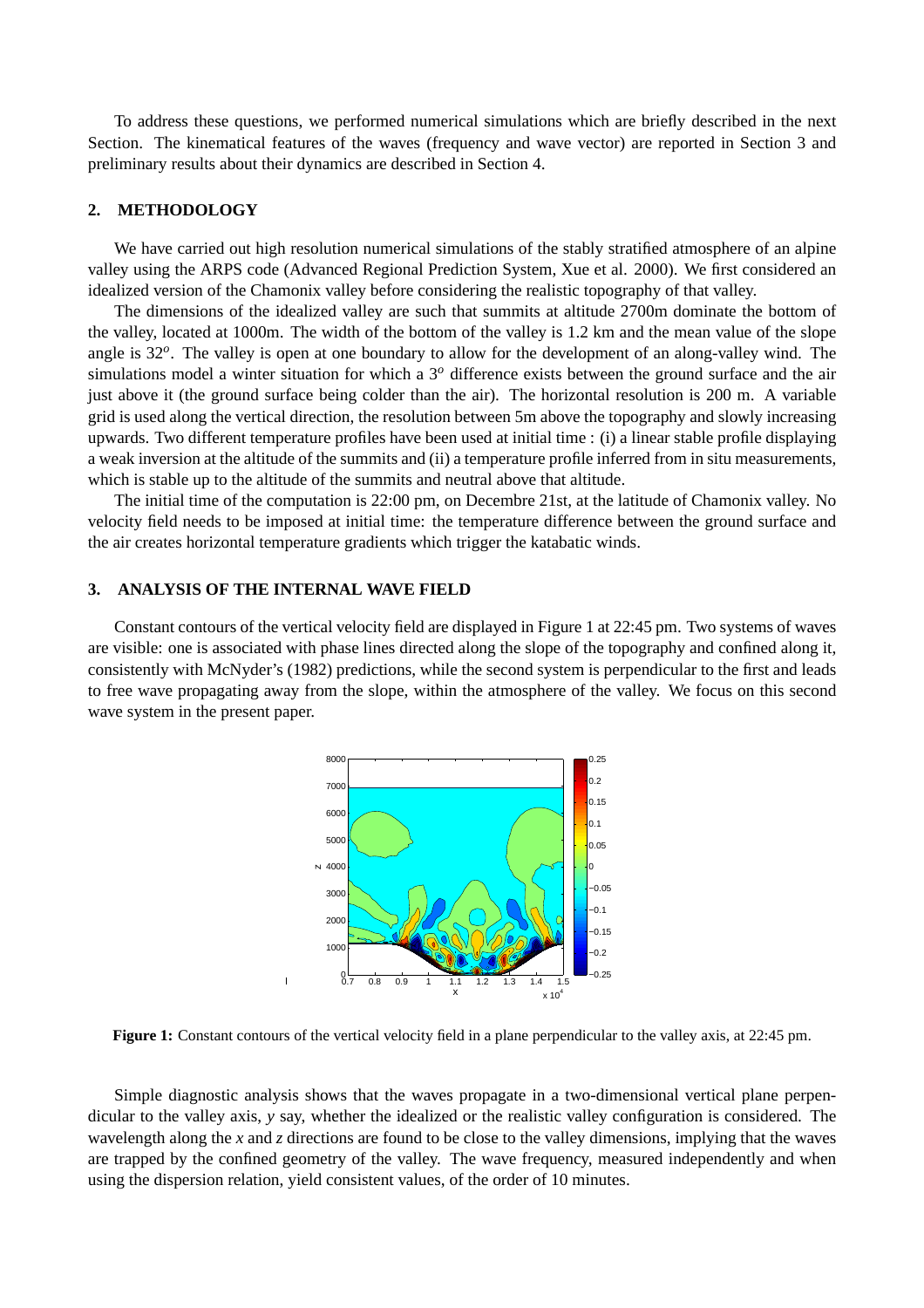#### **4. TURBULENCE IN THE ATMOSPHERE OF THE VALLEY**

 $\overline{1}$ 

The same figure as Figure 1 is plotted later in time, at midnight (Figure 2): small structures are evident, up to an altitude of 5000 meters over which the waves cannot propagate (because their frequency becomes larger than the ambient Brunt-Vaisala frequency). The occurence of small dynamical structures is even clearer in Figure 3. where the potentiel temperature field is plotted for the geometry of the Chamonix valley: overturning regions are visible everywhere within the valley, implying that mixing should occur there.



**Figure 2:** Constant contours of the vertical velocity field in a plane perpendicular to the valley axis, at midnight (idealized valley configuration).



**Figure 3:** Constant contours of the potential temperature field in the Chamonix valley at midnight.

# **5. CONCLUSION**

This academic study has shown that two systems of internal gravity waves are generated by katabatic winds in a valley (this should be the case as well for a simple slope). These wave systems propagate at right angles, with the wave-induced energy flowing either along the slope (with dispersion relation  $\omega = N\sin\alpha$ , where  $\alpha$  is the slope angle with the horizontal), or perperdicular to the slope (with dispersion relation  $\omega = N \cos \alpha$ ). The latter wave system gives rise to trapped waves, with period of the order of 10 minutes, consistently with the finding of van Gorsel et al. (2004) in the Riviera valley at night.